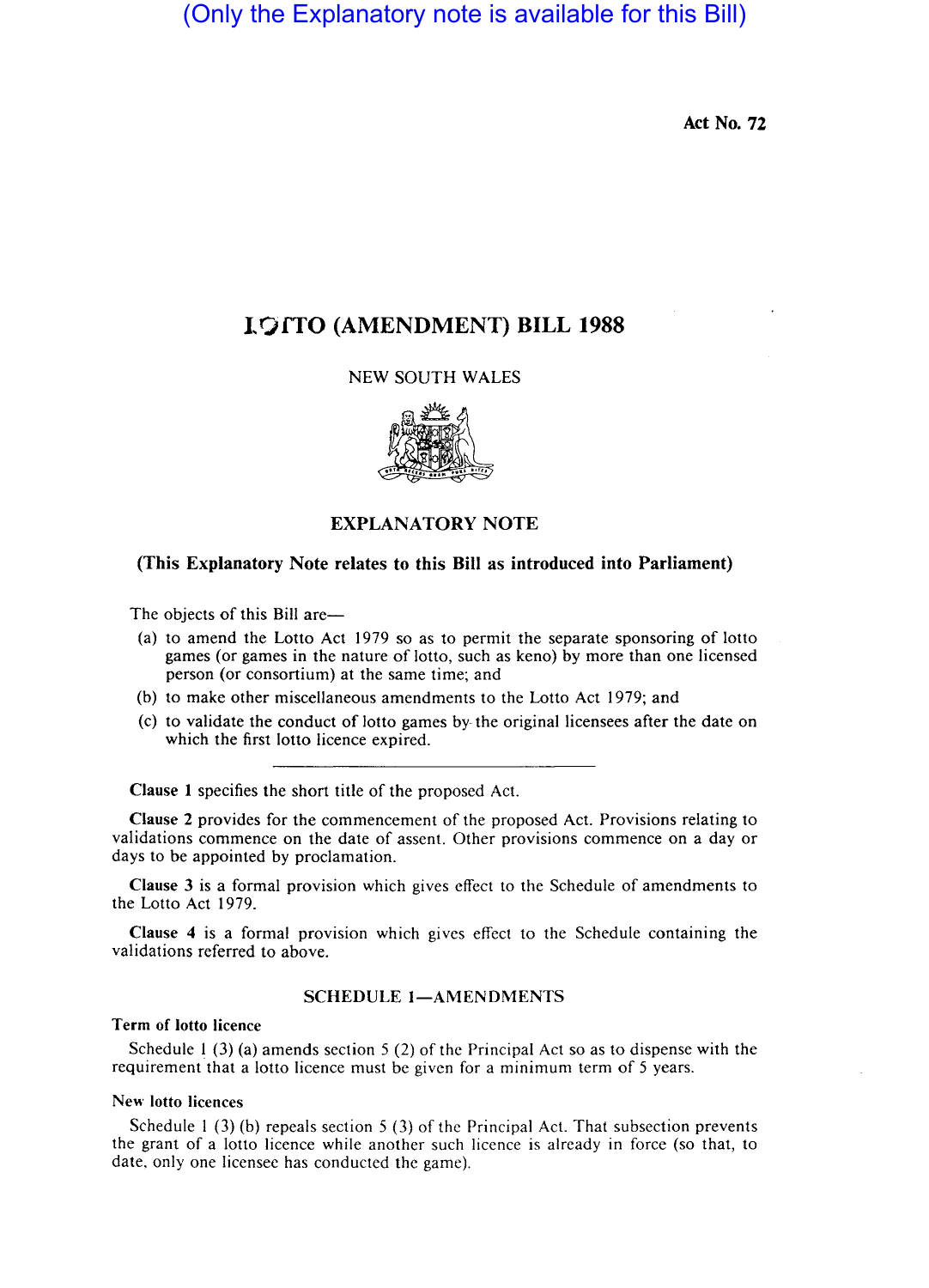Schedule 1 (1),  $(9)$ – $(12)$  and  $(16)$  make amendments to the Principal Act as a consequence of the repeal effected by Schedule 1 (3) (b). The provisions affected, as they were originally enacted, reflect the principle (in accordance with existing section 5 (3)) that only one licence at a time can be in force.

#### Licence conditions

Schedule I (4) (b) and (c) amend section 6 of the Principal Act so as to add to the matters that can be addressed by the conditions of a licence under the Principal Act. The new matters relate to-

- contracts and arrangements entered into for the conduct of lotto games;
- o the repair and maintenance of equipment used in connection with lotto operations; and
- security aspects of lotto games.

#### Matters affecting integrity of lotto games

Schedule 1 (6) inserts new sections 9A, 9B and 9c into the Principal Act. These provisions may be summarised as follows:

- Proposed section 9A allows the Minister to give directions to a licensee in relation to the conduct by the licensee of games of lotto. The Minister's power is dependent on facts or circumstances affecting the integrity of the game.
- Proposed section 98 allows the Minister to require a licensee to dispense with the services of a person employed by or associated with the licensee or any of its agents in some key management or supervisory position, if the Minister is satisfied that this is necessary in order to protect the integrity of the game.
- Proposed section 9c prohibits a licensee or agent from using, for lotto purposes, any device or equipment that is not approved by the Minister.

Schedule I (5) makes a consequential amendment.

#### Suspension of licences

Schedule I (7) amends section 10 of the Principal Act. The section as it presently stands deals with the circumstances in which a licence under the Principal Act may be revoked. The amendment provides for-

- suspension of a licence as an alternative to revocation;
- suspension or revocation on the (new) ground that the licensee has failed to comply with a direction given under proposed section 9A or proposed section 98; and
- suspension of a licence pending compliance by the licensee with such a direction.

Schedule I (2) amends section 3 of the Principal Act as a consequence of these amendments.

#### Disposition of lotto subscriptions

Schedule I (8) substitutes section 13 of the Principal Act. The new section allows the conditions of a lotto licence to prescribe the respective amounts (as a proportion of the takings) payable towards lotto prizes and the public revenue. At present the relevant proportions are fixed by the section, subject to any increase provided by the regulations. The section is substituted as a consequence of the introduction of the new forms of lotto, in order to allow for the appropriate distribution, in duc course, of the surplus generated by the new games.

Schedule 1 (4) (a) makes a consequential amendment.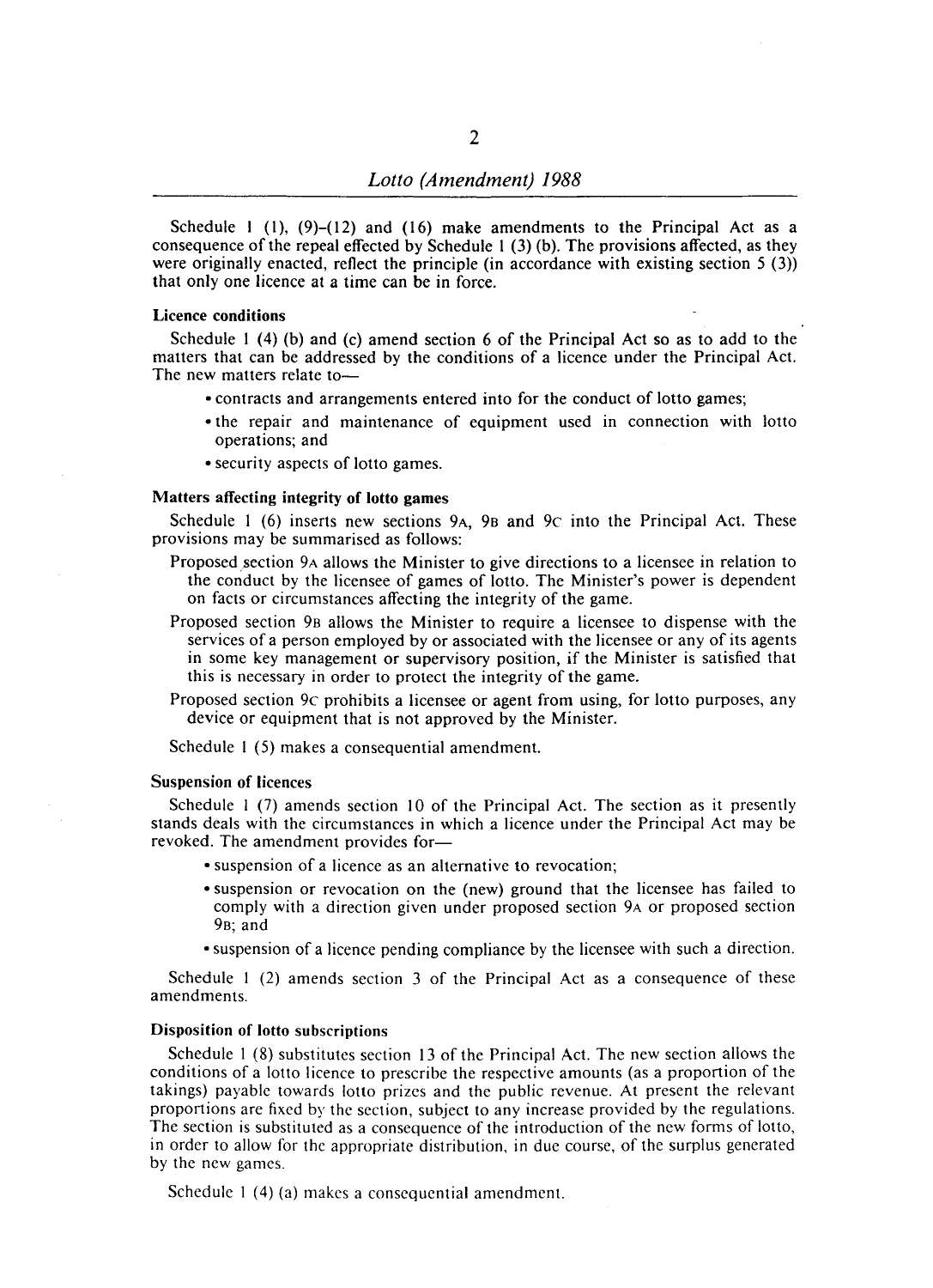## Unclaimed lotto prizes

Schedule I (9), which substitutes section 14 of the Principal Act for reasons mentioned elsewhere in this note, also alters the procedure for dealing with unclaimed lotto prizes. At the moment they are dealt with under the Unclaimed Money Act. As a result of the amendment (see new section  $14(8)$ ) unclaimed prizes will be dealt with in accordance with the regulations.

#### Payment of Government duty

At the moment, duty must be paid within a time fixed by the Principal Act. Schedule I (11) amends section 15 of the Principal Act so as to enable the time to be fixed by the regulations (by which different times may be fixed for different forms of lotto).

#### Delegation of functions

Schedule 1 (13) inserts a new section 15B into the Principal Act so as to allow the Minister to delegate functions vested in the Minister by the Act. •

#### Powers of inspectors

Schedule I (14) amends section 16 of the Principal Act so as to confer on inspectors new powers of inspection and seizure in relation to lotto records and equipment and so as to make further provision with respect to the powers of inspectors.

#### Powers of Minister

Schedule I (15) omits section 17 from the Principal Act and inserts new sections 17, 17 A, 17B and 17c. These provisions may be summarised as follows:

Proposed section 17 requires a licensee or agent, in certain cases, to notify the Minister of a change in the circumstances existing in relation to the licensee or agent (relative to circumstances existing at the time the licence was granted). The section also enables the Minister to require a licensee or agent, or an associate of a licensee or agent, to provide the Minister with relevant information and documents and, if necessary, to submit to an interview with the Minister or a nominated inspector.

Proposed section 17A enables the Minister to appoint a person to carry out an investigation into the affairs of a licensee or agent or other person concerned in lotto operations. The investigator has the same powers as the Minister under proposed section 17.

Proposed section 17B introduces the concept of a "prescribed contract" (defined in subsection (8) of the proposed section) and enables the Minister-

- to serve notice on the parties to such a contract, requiring them to show cause why it should not be terminated; and
- if thought necessary in the public interest, to terminate such a contract.

Proposed section 17c prohibits the furnishing of false or misleading information to the Minister, an inspector or an investigator under the Principal Act in relation to revenue derived from conducting lotto games.

Schedule I (I) (d) makes a consequential amendment.

## Statute law revision

Schedule 1 (7) (c),  $(11)$  (f),  $(14)$  (a) and (h) and (17) amend the Principal Act by appropriate omission or replacement of out-of-date references.